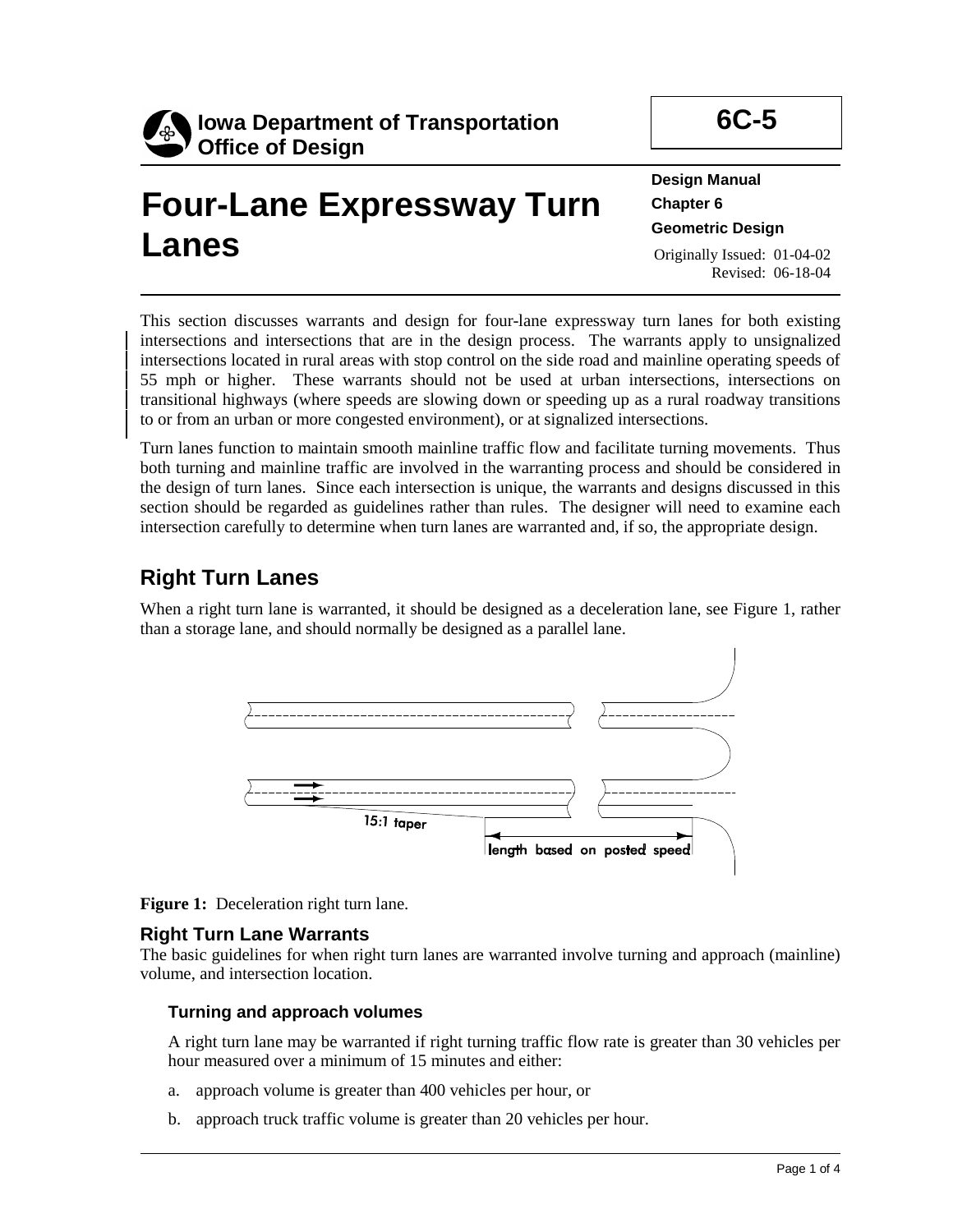#### **Intersection location**

Intersection location may warrant a right turn lane even if turning and approach volumes don't. Local observations in the past have indicated that at some intersections on four-lane expressways within 5 miles (8 kilometers) of some urban areas with a population of 20,000 or greater, drivers have used the granular shoulders as right turn lanes. Therefore, areas similar to these should seriously be considered for right turn lanes even if volume warrants are not met.

Right turn lanes should be provided at all school locations regardless of turning and approach volumes. Other locations where right turn lanes may be judged to be warranted by the Project Management Team (PMT) include main entrances for towns, shopping areas, housing developments, attraction locations such as recreational areas, and locations that would have special users such as truck traffic or campers. Special attention should be given to intersections serving locations that attract elderly drivers such as drug stores, grocery stores, retirement developments, medical facilities, nursing homes, etc. Intersections with paved side roads should also be considered for right turn lanes.

## **Right Turn Lane Design**

Right turn lanes should be designed as deceleration lanes with a 15:1 taper. The length of the parallel portion of the deceleration lane will normally depend on posted mainline speed and return radius. The posted mainline speed is used as the design speed for the parallel portion of the turn lane. Geometric design of an intersection determines the return radius. If a compound curve is used for the return radius, use the smallest of the radii for determining deceleration lane length. For example, given a mainline posted speed of 65 mph (110 km/h) and a turning radius of 90 feet (25 meters), the length of the parallel portion of the deceleration lane should be 520 feet (170 meters). This was determined in the following manner. The posted mainline speed is 65 mph (110 km/h) and this is used as the design speed for the parallel portion of the deceleration lane. Using Table 2 in Section 6A-1 of this manual, a 90-foot (25-meter) radius with a 65 mph (110 km/h) design speed corresponds to a 520-foot (170 meter) deceleration lane length. The length of the lane may need to be adjusted for grade, see Table 3 in Section 6A-1 of this manual.

To assist drivers on a sideroad determine the proper stopping point at an intersection, stop sign islands are placed at all paved sideroad approaches unless the sideroad ADT is less than 100 vpd, in which case an island is optional.

#### **Offset Right Turn Lanes**

When right turn lane warrants are met, offset (tapered) lanes, see Figure 2, may be considered in areas where sightline difficulties may occur, such as:

- at the base of a long or steep decline (grade  $= 5\%$  or larger) or
- at the crest of a hill with a minimum K value.



**Figure 2:** Offset right turn lane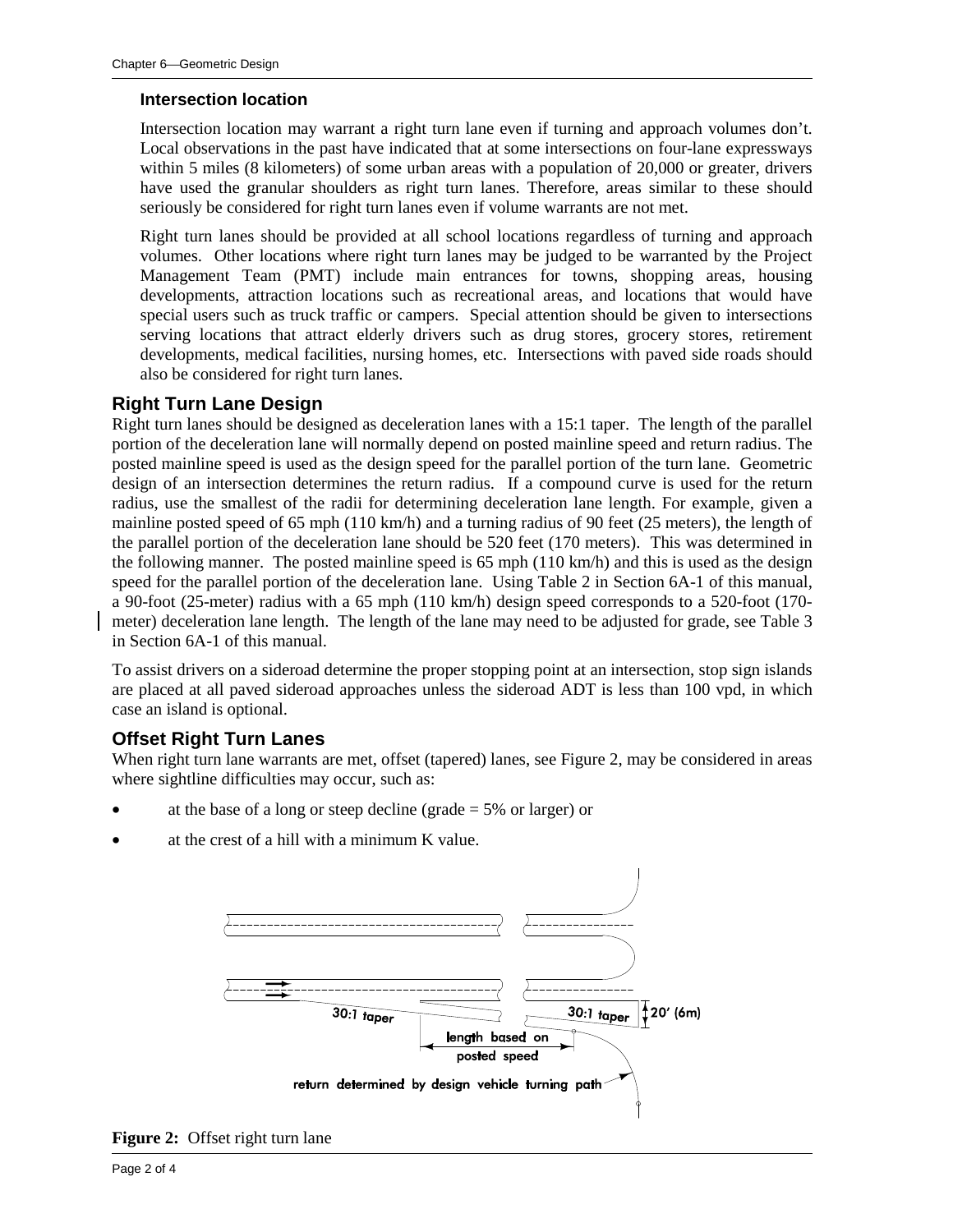# **Left Turn Lanes**

Left turn lanes provide storage in the median for left-turning vehicles, or when warranted, deceleration outside of the through traffic lanes for left-turning vehicles. All Type "A" and high volume Type "B" entrances should have left turn lanes provided, see Section 3E-2 of this manual. If a left turn deceleration is not warranted, a left turn storage lane should be provided. Normally, left turn lanes are designed as parallel lanes.

# **Left Turn Deceleration Lane Warrants**

The basic guidelines for when left turn deceleration lanes are warranted involve mainline turning and approach volume, and intersection location.

## **Turning and approach volume**

A left turn deceleration lane may be warranted if left turning traffic flow rate is greater than 30 vehicles per hour measured over a minimum of 15 minutes and either:

- a. approach volume is greater than 400 vehicles per hour, or
- b. approach truck traffic volume is greater than 40 vehicles per hour.

#### **Intersection location**

Intersection location may warrant a left turn deceleration lane even if turning and approach volumes do not. To improve operational efficiency, left turn deceleration lanes should be considered for intersections located within approximately 5 miles (8 kilometers) of an urban area with a population of 20,000 or greater. Other locations where left turn deceleration lanes may be judged to be warranted by the PMT include schools, main entrances for towns, shopping areas, housing developments, attraction locations such as recreational areas, and locations that would have special users such as truck traffic or campers. Special attention should be given to intersections serving locations that attract elderly drivers such as drug stores, grocery stores, retirement developments, medical facilities, nursing homes, etc.

# **Left Turn Lane Design**

#### **Left turn storage lanes**

Left turn storage lanes, see Figure 3, should be designed with a 10:1 taper. Turning volume determines left turn storage lane length (see Figure 2 in Section 6A-1 of this manual), but a minimum length of 150 feet (45 meters) is required.